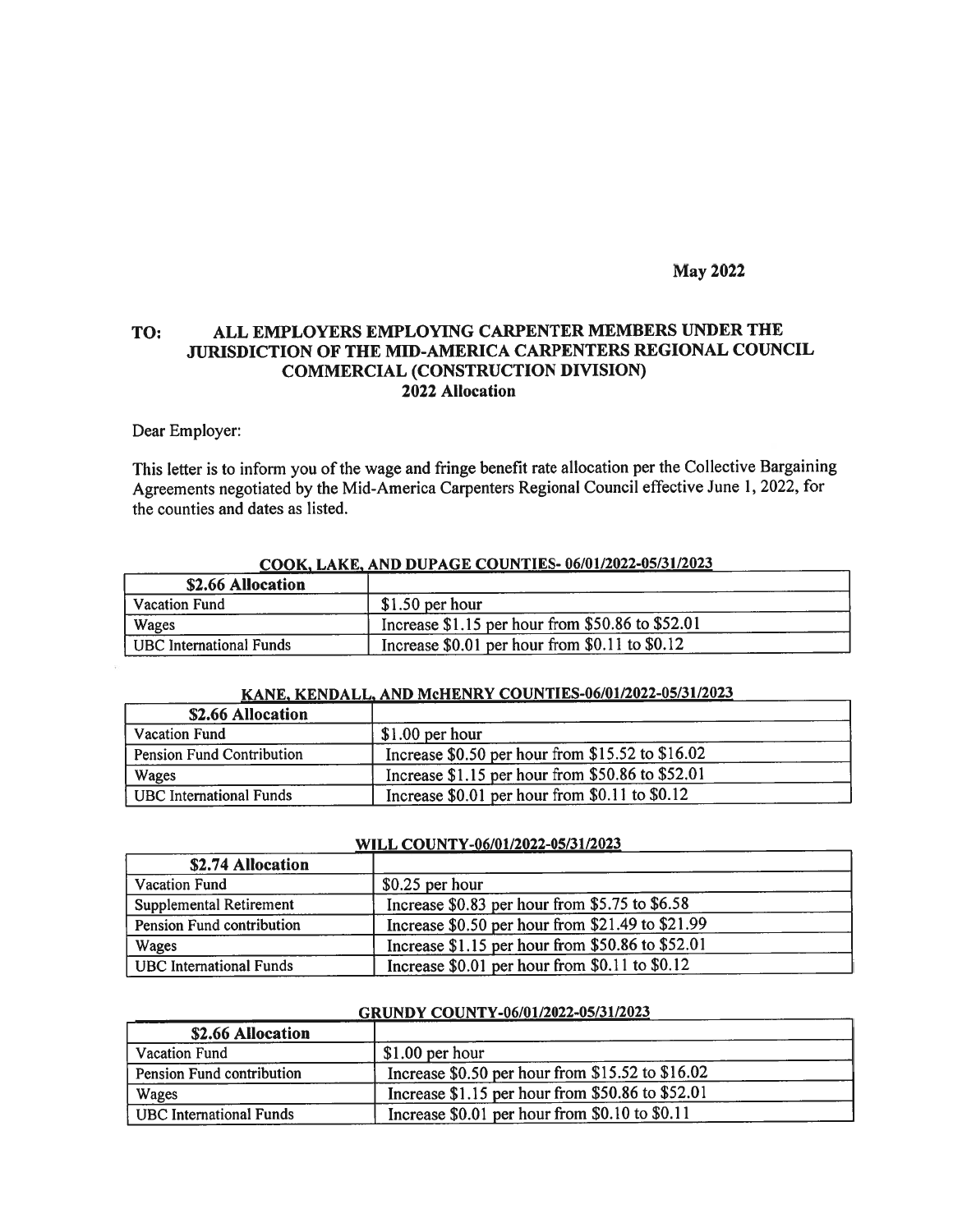| \$2.42 Commercial Allocation |                                                   |
|------------------------------|---------------------------------------------------|
| <b>Vacation Fund</b>         | $$0.76$ per hour                                  |
| Wages                        | Increase \$1.15 per hour from \$41.81 to \$42.96  |
| Pension Fund Contribution    | Increase \$0.50 per hour from \$18.13 to \$18.63  |
| UBC International Funds      | Increase $$0.01$ per hour from $$0.11$ to $$0.12$ |

## KANKAKEE and IROOUOIS COUNTIES- 06/01/2022 — 5/31/2023

| \$2.42 Residential Allocation    |                                                     |
|----------------------------------|-----------------------------------------------------|
| <b>Vacation Fund</b>             | $$0.76$ per hour                                    |
| Wages                            | Increase $$1.15$ per hour from $$41.81$ to $$42.96$ |
| <b>Pension Fund Contribution</b> | Increase $$0.50$ per hour from $$18.13$ to $$18.63$ |
| <b>UBC</b> International Funds   | Increase $$0.01$ per hour from $$0.11$ to $$0.12$   |

\*Effective June 1, 2022, the parties signatory to those agreements currently in effect have established the Vacation Savings Plan. Contributions to the <sup>p</sup>lan are based upon the total number of hours worked each month at rates determined by the Union. These amounts shall be deducted from the employees' net wages and remitted to the Welfare Fund each month.

\*Consistent with the terms of the applicable collective bargaining agreements, be advised that holidays falling on <sup>a</sup> Sunday shall be observed on the following Monday. Those that fall on Saturday shall be observed on the preceding Friday. If worked, hours shall be compensated at the rate of double-time.

## **APPRENTICES**

The Apprentice wage rate throughout all listed counties shall be as follows:

- 1<sup>st</sup> year 40% of Journeyman's wages
- 2<sup>nd</sup> year 50% of Journeyman's wages
- 3<sup>rd</sup> year 65% of Journeyman's wages
- 4<sup>th</sup> year 80% of Journeyman's wages

It is important that all Employers make the rates reported in this document payable on their effective dates. Residential work will be addressed later in <sup>a</sup> separate letter. Thank you for your cooperation.

Sincerely,

# MID-AMERICA CARPENTERS REGIONAL COUNCIL

Gary Perinar Executive Secretary-Treasurer Jeffrey Isaacson President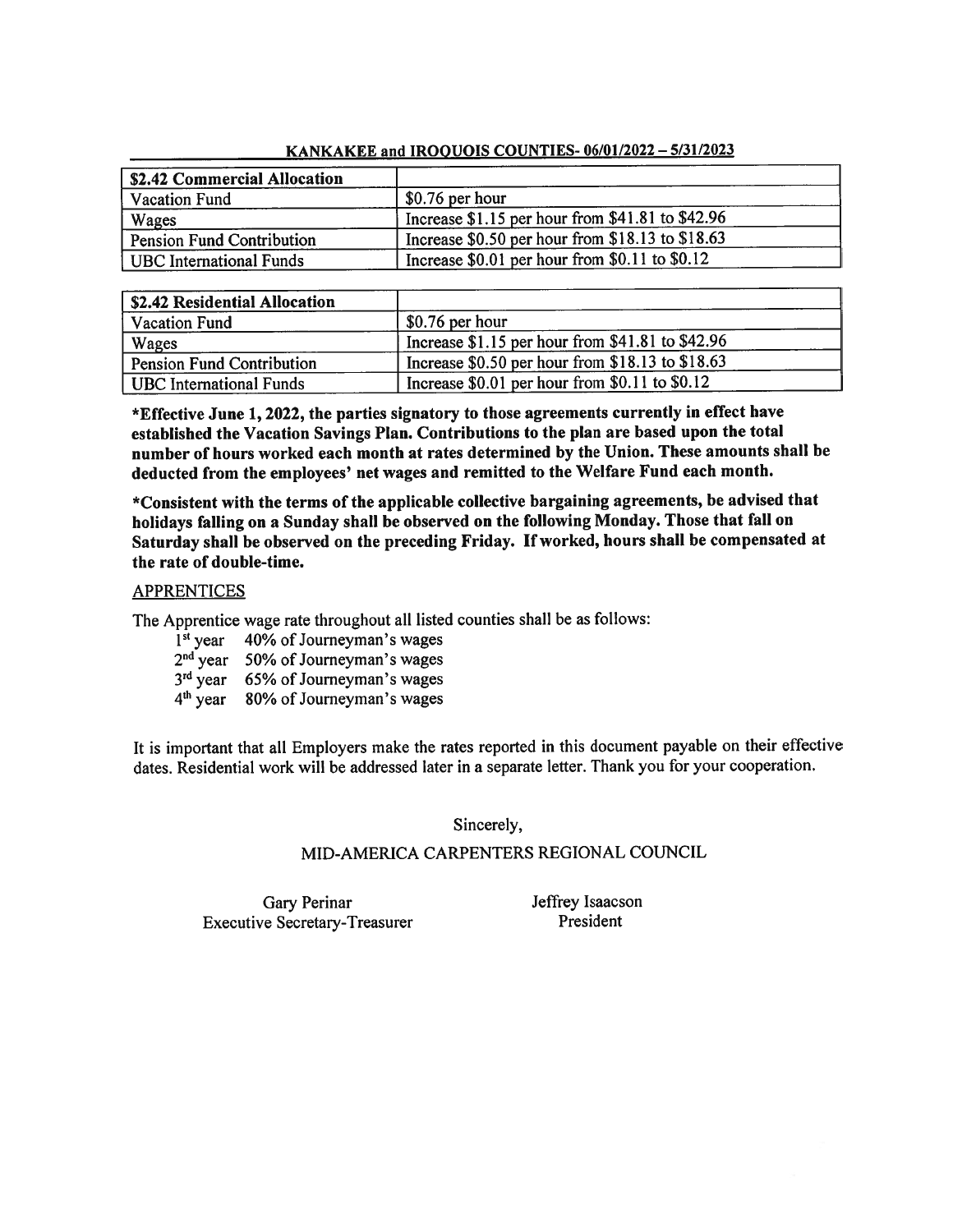|                     | 2022-2023 Central Region<br><b>Wage/Fringe Benefit Rates -</b> |                              |                                  |                                                                                      |                         |                              |
|---------------------|----------------------------------------------------------------|------------------------------|----------------------------------|--------------------------------------------------------------------------------------|-------------------------|------------------------------|
| Commercial          |                                                                |                              |                                  | <b>MID-AMERICA CARPENTERS</b>                                                        |                         |                              |
|                     |                                                                |                              |                                  |                                                                                      |                         |                              |
|                     | This information is for reference only.                        |                              |                                  | <b>REGIONAL COUNCIL</b>                                                              |                         |                              |
|                     | The local area collective bargaining                           |                              |                                  | 12 East Erie Street, Chicago, Illinois 60611                                         |                         |                              |
| discrepancies.      | agreement shall prevail in case of any                         | Phone 312-787-3076           |                                  | Fax 312-951-1540                                                                     | www.carpentersunion.org |                              |
|                     |                                                                | Cook, Lake,<br><b>DuPage</b> | Kane, Kendall,<br><b>McHenry</b> | Will                                                                                 | Grundy                  | Kankakee,<br><b>Iroquois</b> |
|                     | <b>COUNTY</b>                                                  |                              |                                  |                                                                                      |                         |                              |
|                     | <b>EFFECTIVE PERIOD</b>                                        | 6/1/2022                     | 6/1/2022                         | 6/1/2022                                                                             | 6/1/2022                | 6/1/2022                     |
|                     |                                                                | 5/31/2023<br>\$52.01         | 5/31/2023<br>\$52.01             | 5/31/2023<br>\$52.01                                                                 | 5/31/2023<br>\$52.01    | 5/31/2023<br>\$42.96         |
|                     | Journeyman Wages<br><b>Health and Welfare</b>                  | \$11.79                      | \$11.79                          | \$11.79                                                                              | \$11.79                 | \$11.79                      |
|                     | Pension                                                        | \$15.76                      | \$16.02                          | \$21.99                                                                              | \$16.02                 | \$18.63                      |
| C<br>$\circ$        | <b>Supplemental Retirement</b>                                 | \$9.00                       | \$9.25                           | \$6.58                                                                               | \$9.25                  | \$7.98                       |
| N<br>T              | Apprentice                                                     | \$0.68                       | \$0.68                           | \$0.68                                                                               | \$0.68                  | \$0.68                       |
| R                   | Labor/Mgmt Promotion, Carpenter<br><b>Advancement Fund</b>     | \$0.46                       | \$0.46                           | \$0.46                                                                               | \$0.46                  | \$0.27                       |
| В<br>U              | International Appr, Safety, Labor<br>Mgmt. Fund                | \$0.12                       | \$0.12                           | \$0.12                                                                               | \$0.12                  | \$0.12                       |
| т                   | <b>Industry Advancement</b>                                    | \$0.06                       | \$0.06                           | \$0.14                                                                               | \$0.07                  | \$0.04                       |
| Ο                   | <b>Chicagoland Safety</b>                                      | \$0.01                       |                                  |                                                                                      |                         |                              |
| N                   | <b>Vacation Fund</b>                                           | \$1.50                       | \$1.00                           | \$0.25                                                                               | \$1.00                  | \$0.76                       |
| S                   | Other                                                          | <b>CISCO</b>                 |                                  | 3 Rivers                                                                             | 3 Rivers                |                              |
|                     |                                                                | \$0.01                       |                                  | \$0.02                                                                               | \$0.01                  |                              |
|                     | <b>Total Fringes</b>                                           | \$39.39                      | \$39.38                          | \$42.03                                                                              | \$39.40                 | \$40.27                      |
|                     | <b>Total Wages &amp; Fringes</b>                               | \$91.40                      | \$91.39                          | \$94.04                                                                              | \$91.41                 | \$83.23                      |
| F                   | Directs up to 4 carpenters                                     | \$54.01                      | \$54.01                          |                                                                                      |                         | \$44.96                      |
| o R                 | Directs 5 to 10 carpenters                                     | \$54.51                      | \$54.51                          |                                                                                      |                         |                              |
| r a<br>$e$ t<br>m e | Directs 11 or more<br>carpenters                               | \$54.51                      |                                  |                                                                                      |                         |                              |
| a s                 | 10% over                                                       |                              |                                  | \$57.21                                                                              | \$57.21                 |                              |
| n                   | <b>General Foreman</b>                                         |                              | \$62.41                          | \$62.41                                                                              | \$62.41                 | \$45.46                      |
| D<br>u<br>۰<br>s    | <b>WORKING DUES</b>                                            | 4% of gross                  | 4% of gross                      | 4% of gross<br>wages to CRCC wages to CRCC wages to CRCC wages to CRCC wages to CRCC | 4% of gross             | 4% of gross                  |
| A<br>p              | 1st Year 40%                                                   | \$20.80                      | \$20.80                          | \$20.80                                                                              | \$20.80                 | \$17.18                      |
| R<br>a              | 2nd Year 50%                                                   | \$26.00                      | \$26.00                          | \$26.00                                                                              | \$26.00                 | \$21.48                      |
| t<br>n<br>e<br>S    | 3rd Year 65%                                                   | \$33.81                      | \$33.81                          | \$33.81                                                                              | \$33.81                 | \$27.92                      |
| c<br>e              | 4th Year 80%                                                   | \$41.61                      | \$41.61                          | \$41.61                                                                              | \$41.60                 | \$34.37                      |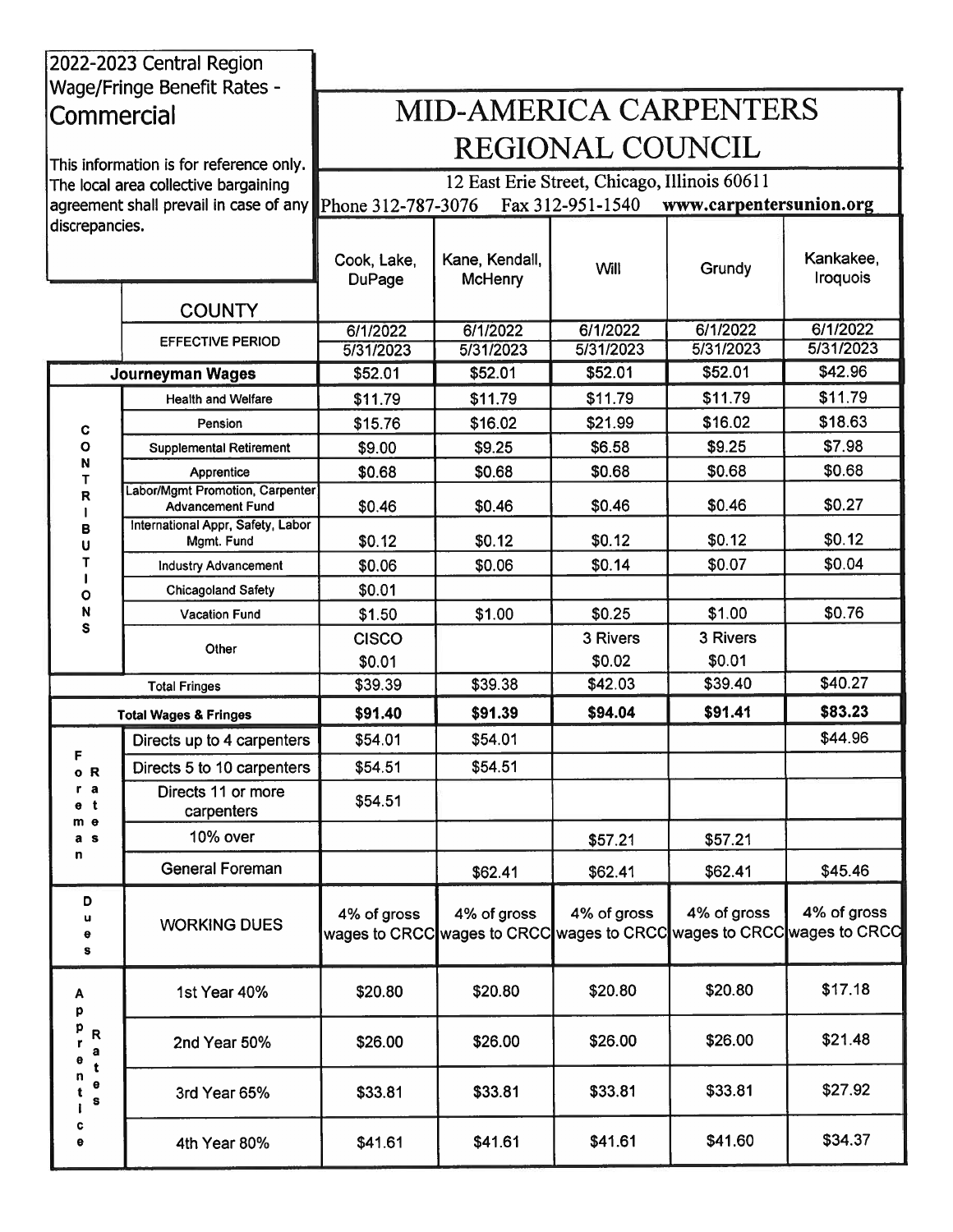| Region:                        | <b>Central</b>                      |
|--------------------------------|-------------------------------------|
| Contract with:                 | Local 174                           |
| Geographic area (counties):    | Kankakee and Iroquois, IL           |
| Effective date:                | 6/1/2022-5/31/2023                  |
| Type of work:                  | <b>Commercial &amp; Residential</b> |
| <b>Increases</b>               |                                     |
| Journeyman wage                | \$1.15                              |
| Health and welfare             |                                     |
| Pension                        | \$0.50                              |
| <b>Vacation Fund</b>           | \$0.76                              |
| <b>Supplemental Retirement</b> |                                     |
| <b>UBC International Funds</b> | \$0.01                              |
| <b>Total</b>                   | \$2.42                              |